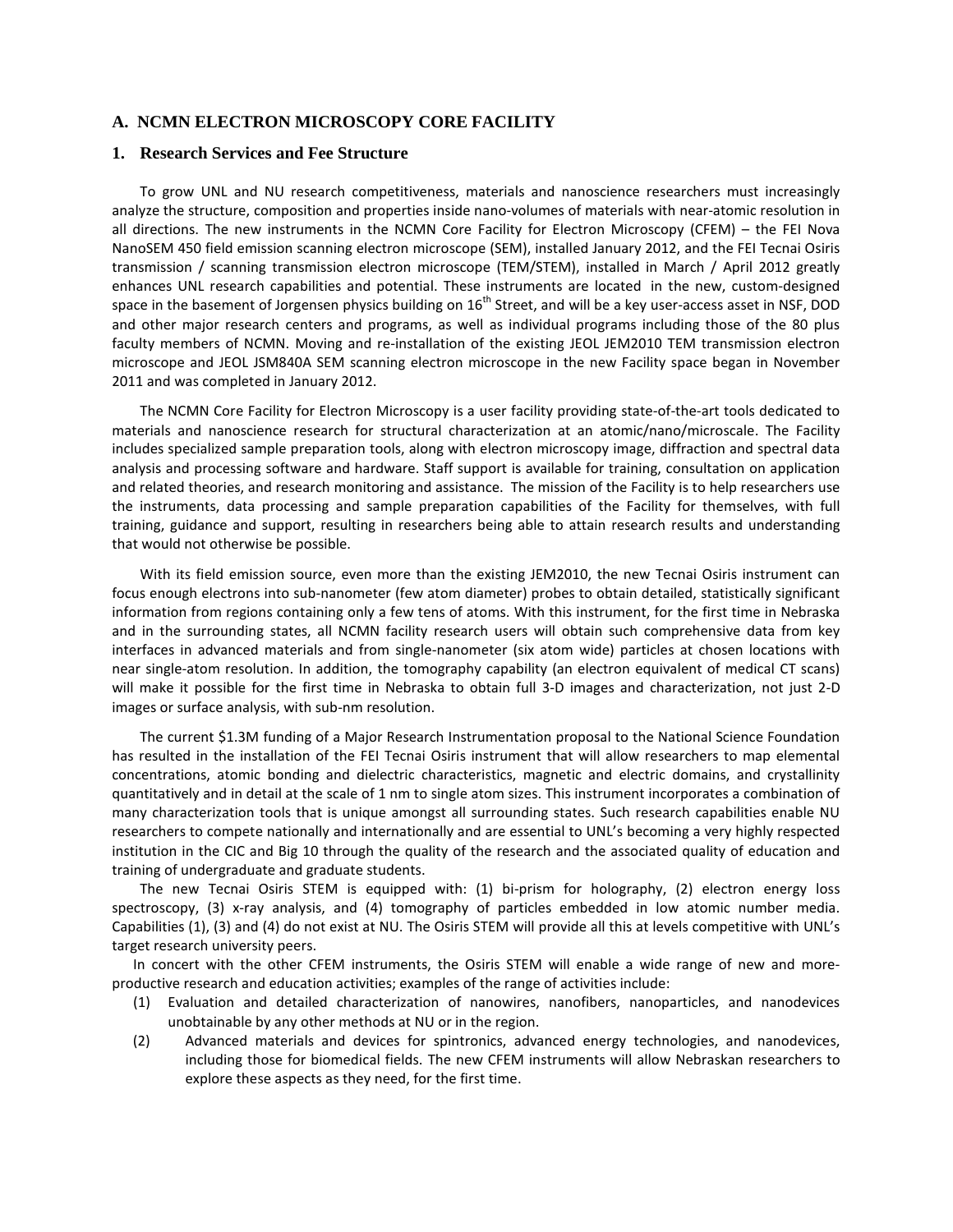- (3) Images and measurements will be attainable at the standard now expected nationally and internationally in papers in Science, Nature and top journals and in the most competitive proposals to federal funding agencies.
- (4) Ph.D. and faculty recruitment in materials and nanoscience and nanoengineering at nationally and internationally competitive levels will be enhanced greatly by research characterization that the new SEM and STEM instruments will enable.

The FETEM has major potential impacts in all "nano" research and training, in related science and engineering, and in research and global recruiting

The function of the Central Facility for Electron Microscopy is to provide hands-on access to electron microscopes, sample preparation equipment plus data collection and data reduction instrumentation, along with advice, training and research collaboration. The scope of the Facility is materials characterization of the topography, morphology, elemental composition, crystalline microstructure, crystal defects, and atomic arrangements of materials, largely on a scale from 10 micrometers down to the near-atomic level.

### **Main equipment**:

[Calendar](http://ncmn.unl.edu/cfem/calendar.shtml) schedule for FEI NanoSEM, JEOL JEM2010, JEOL JSM840A and FEI Osiris.

### (1) **JEOL JEM 2010 TEM**

200kV, analytical/high-resolution mode, LaB6 filament, single-tilting and double-tilting sample holders. (Oxford EDS system, Gatan dual-view CCD camera, TSL texture analysis system, Digi-TEM beam control system).

### (2) **JEOL JSM 840A SEM**

LaB6 filament, second electron and backscattered electron detectors, Kevex Quantum x-ray microanalyzer, Digital imaging system.

# (3) **VG Microscopes HB501 STEM**

### *Field emission scanning transmission electron microscope, now including:*

Windowless x-ray microanalysis (Oxford/ 4pi), Digital image acquisition (4pi), Parallelacquisition ELLS, Energy-filtered electron diffraction, Differential phase contrast detector, Electron beam induced nanofabrication facility.

# **Specimen preparation devices:**

- Emscope SC500 Au sputter coater
- Diamond blade slow speed saw
- SBT Model 910 lapping and polishing machine
- Branson 2200 ultrasonic cleaner
- VCR Group Inc. Dimpler D500i
- Gatan Inc. Model 691 PIPS
- Leica stereo microscope ZOOM 2000
- Intek optical microscope